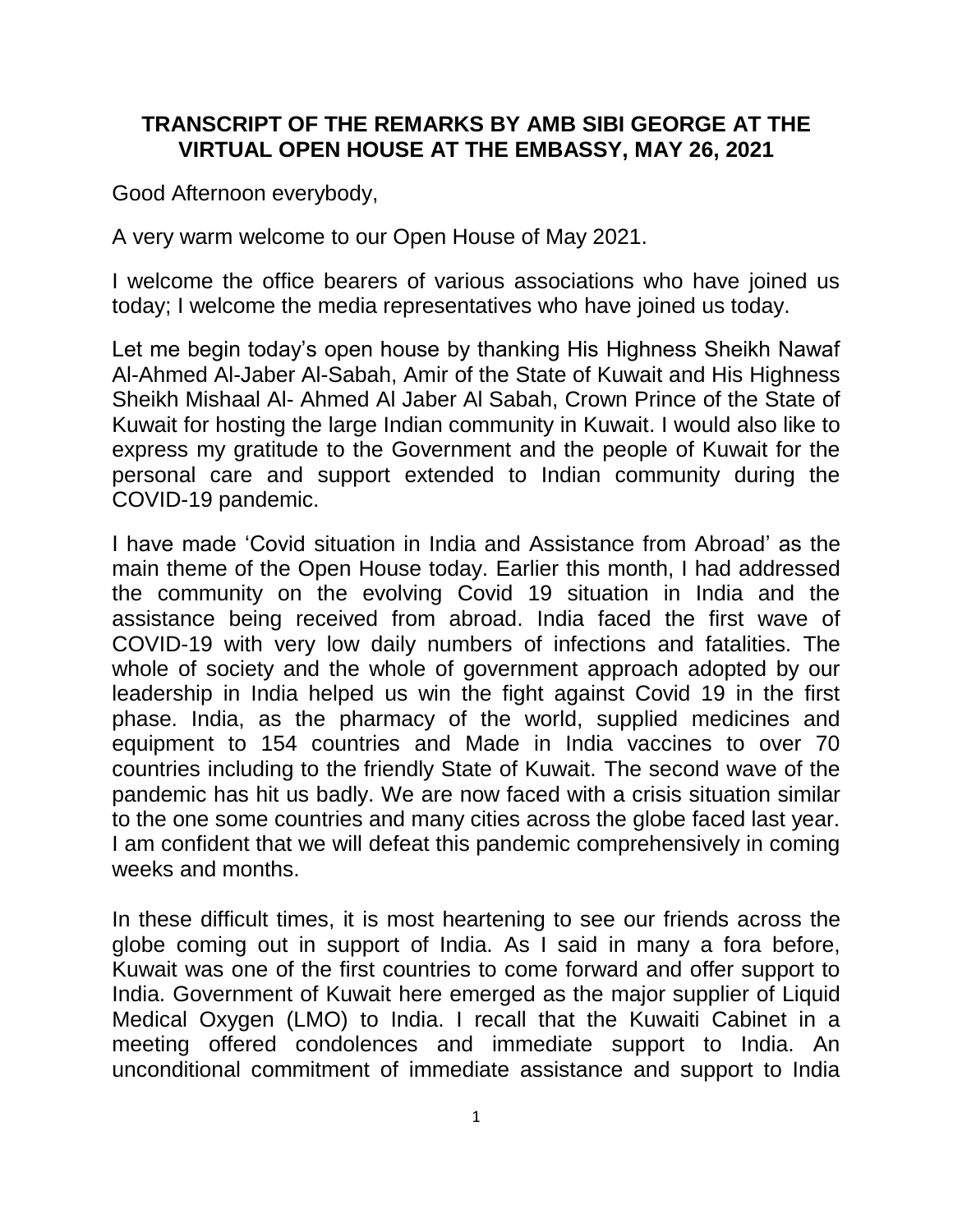was made and instructions were given to the concerned officials to mobilize all available resources and supplies needed by India. Hon'ble External Affairs Minister, Dr. S. Jaishankar and Kuwaiti Foreign Minister His Excellency Sheikh Dr. Ahmed Nasser Al-Mohammed Al-Sabah had a telephonic conversation where the possibility of a Sea-Bridge between Kuwait and India for regular flow of LMO and other medical supplies to India was discussed. Hon'ble EAM and His Excellency Foreign Minister of Kuwait again spoke during this period, reaffirming mutual commitment to the collective fight against COVID-19. What followed was a dedicated effort on the part of the Kuwaiti authorities to extend support to India.

The Embassy received full cooperation and support from the leadership and officials of various Ministries and public authorities such as Ministry of Foreign Affairs, Ministry of Commerce and Industry, Public Authority of Industry, Kuwait Port Authority, Kuwait Red Crescent, Civil Aviation, Ministry of Defence, Customs authorities each one of them worked hard during the Holy month of Ramadan and even during the Eid holidays to send oxygen to India. It has worked. I should also thank the various oxygen producing companies in Kuwait which I visited. They managed to arrange tankers and cylinders in short notice not only from Kuwait but other GCC countries as well.

Indian community and friends of India here also came together and led a campaign to send cylinders and tankers to India and to state governments. ICSG, IBPC, IDF, IIM and IIT alumni, ICAI, various associations of engineers, and our many professional and cultural associations and groups came forward collecting oxygen cylinders. What followed during the last three weeks were an unprecedented flow of oxygen from Kuwait to India. Two special Indian military aircrafts, four Indian Naval Ships INS Kolkata, INS Kochi, INS Tabar, and INS Shardul ensured a continuous flow of hundreds of metric tons of LMO to India. The air-sea bridge continues to be operational despite the challenges of monsoon and cyclone. Next Indian naval ship is expected to arrive on May 30.

This is the best example of what a traditional partnership of two friendly countries can do when faced with exceptional challenges which is to help each other unconditionally in times of need. A deep partnership doing wonders with Oxygen Cylinders and LMO tankers flowing to India with personal engagement of the leadership of the two countries and the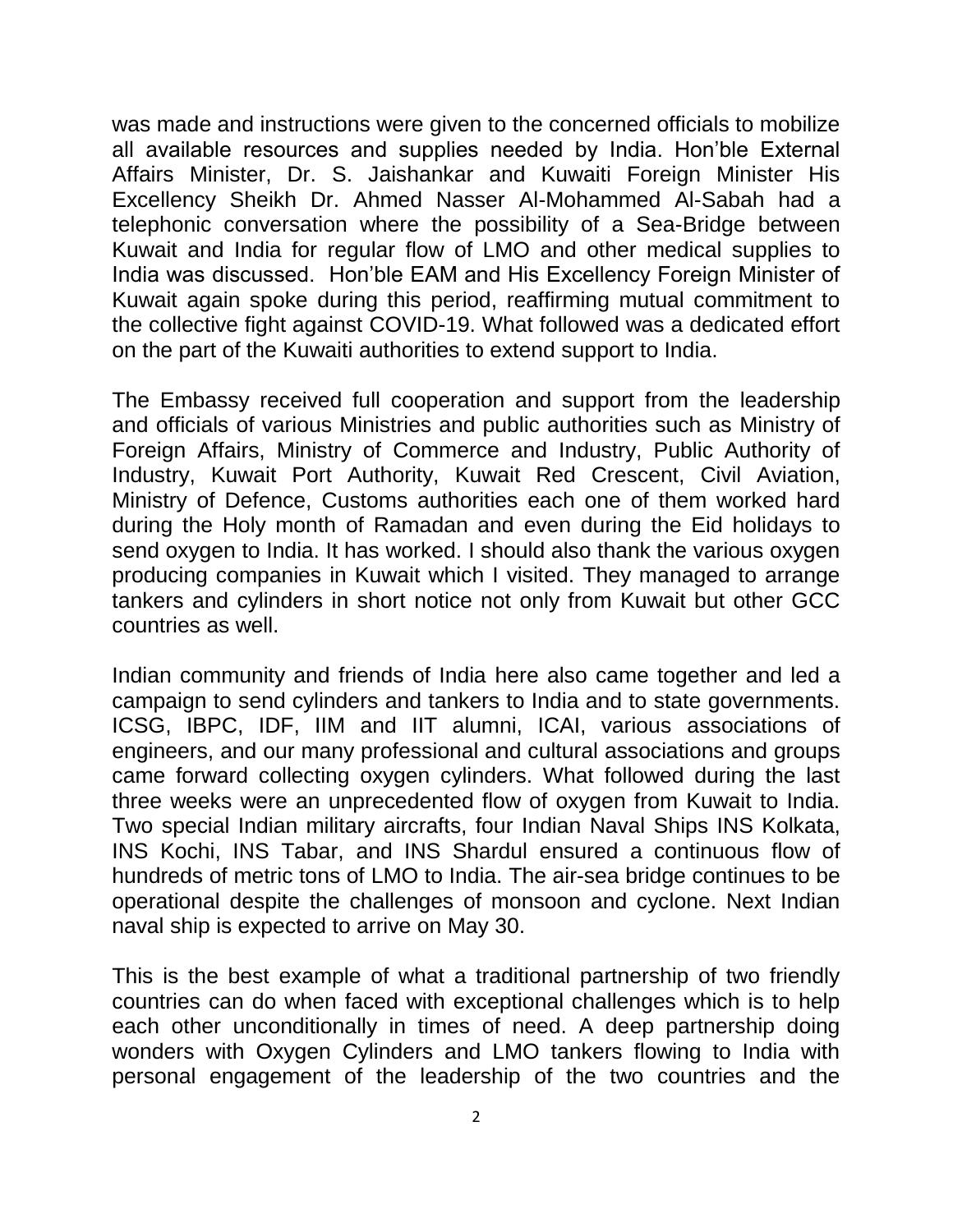support of the vibrant Indian community in Kuwait. India and Kuwait have always stood with each other in times of difficulties.

During this period, one of the queries that I receive regularly is on the utilization of the assistance back home. Let me assure you I get daily update from the Ministry of External Affairs on the utilization of each and every assistance received from abroad. MEA regularly shares information on the delivery and usage of the oxygen cylinders and other items received from abroad. Anyone who is interested to get this information are most welcome to come over to the Embassy or contact me. We will be happy to share this information.

## Dear Friends,

At the open house last month, we spoke about many issues of importance to the community: (i) Registration of Stranded Indians and their families, those who lost their jobs, those who did not get their indemnities; (ii) Free Tele consultations by our Medical Doctors from Indian Doctors Forum; (iii) Food Distribution by Indian Community Support Group (ICSG); (iv) Special Counters at the Embassy for Registration for Vaccination; (v) Vaccine Registration Campaign being undertaken by various Associations; (vi) Registration for vaccines for those without Civil IDs; (vii) Legal Assistance for those in need; (viii) Medical Assistance for those in need; and (ix) Covid 19 Awareness campaign in association with organizations like IDF.

I would like to update you on each of these issues. There is some progress on each of these issues. I continue to get a large number of mails and messages asking me when those stranded in India will be able to come to Kuwait. You recall we have launched a registration of all those stranded in India. So many stranded in India have registered with us. This include health workers with Ministry of Health, Ministry of Defence, engineers with various petrochemical companies, teachers, students and workers. I have taken up their request with the Kuwaiti authorities. Those stranded in third countries like the UAE, our Missions there have advised them to return to India.

We all are aware of the circumstances why people are stranded abroad including in India. These are extraordinary circumstances, never witnessed by many generations. A decision on the return of those stranded abroad including in India will be taken by the authorities based on their assessment of the Covid pandemic situation in Kuwait and abroad. The Embassy has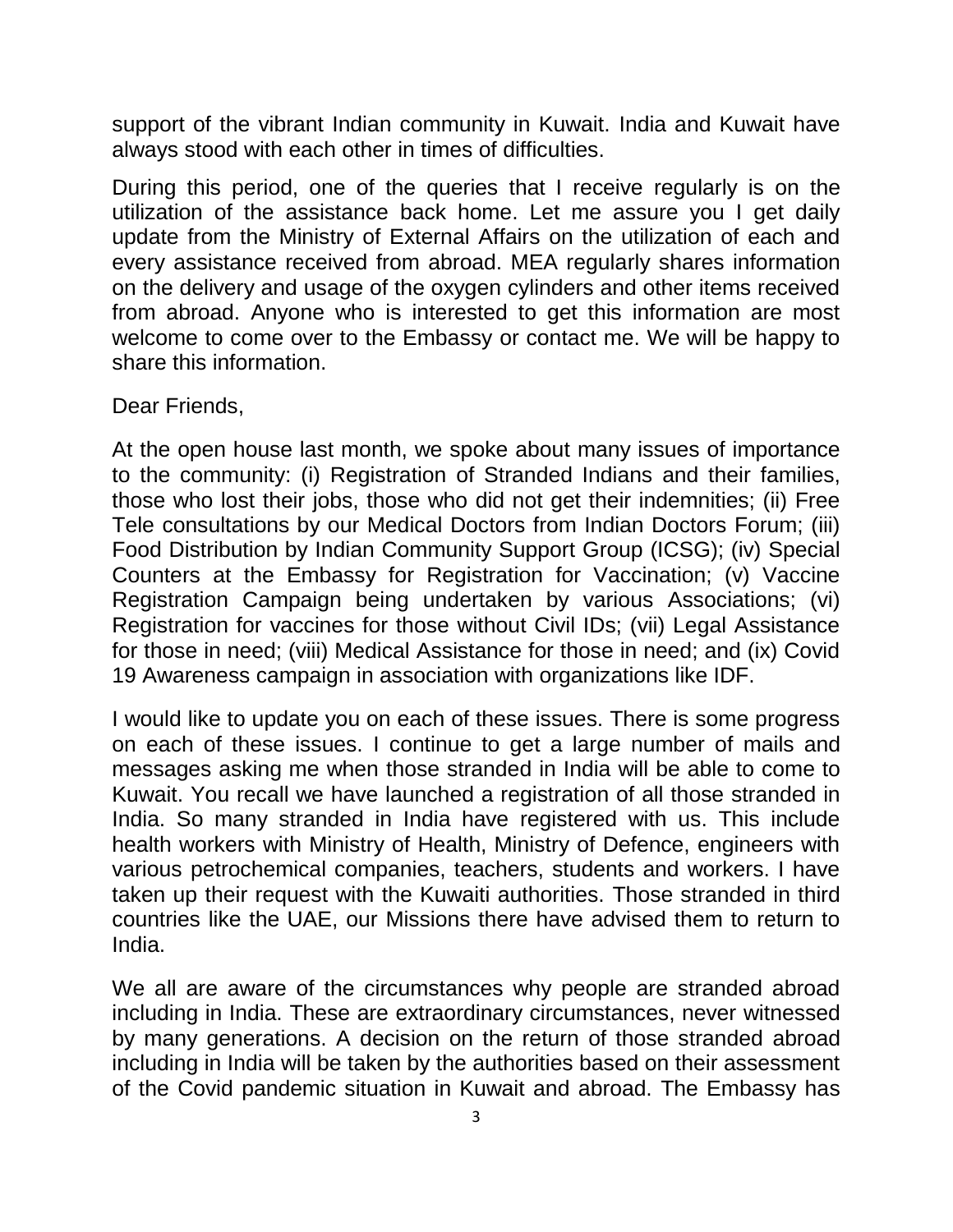compiled and shared with the concerned authorities in Kuwait information on the stranded Indians in Kuwait, highlighting the families who are stuck in India, those who are likely to lose their jobs, those who lost their jobs, those who are to get their indemnities. I would request those who have not registered with us to register. We will cover this in detail in our presentation later during the open house.

We continue to have cases of Covid 19 positive cases in the Embassy. We continue to monitor the situation, continue to take all precautions and is continuing the public service. Our effort is to ensure that we should not close down or slow down the work of the Embassy, its community welfare activities, its consular services both at the Embassy and at the three centers in Sharq, Fahaheel and Abassia. At the same time, ICSG and our various associations and groups are ready to provide food for anyone in need. Our Embassy continue to provide daily lunch to all labourers visiting the Embassy. On the issue of medical support I thank the Indian Doctors Forum (IDF) who are continuing the Tele consultations. Please note that free Tele consultations are available in multiple languages, the numbers of doctors have been circulated. We have also launched fortnightly medical checkup for all inmates at the Embassy shelter for domestic workers in partnership with IDF. Another awareness campaign event and round table with IDF is scheduled for May 31. All are invited to join.

We regularly endeavor to improve the consular and welfare services at the Embassy. Today we are launching a new WhatsApp message contact system with the Embassy. Twelve new WhatsApp numbers are released for public to connect with the Embassy. Our endeavor is to respond to all serious queries on real-time basis during working hours. This has designated WhatsApp numbers for passport services, visa and attestation services, death cases, medical cases, labour and domestic workers issues including a special number of female domestic workers, commercial attestation, etc. It also has a one emergency WhatsApp number which will be operational after office hours. I hope this will help the Embassy to further streamline its consular and welfare services. Of course, only serious queries with full details will be replied to. Our endeavor is to receive WhatsApp messages in multiple languages. I hope this new experience will work well.

Now let me address one of the most important issues that is bothering many of us, that is the vaccinations in India and whether those vaccinated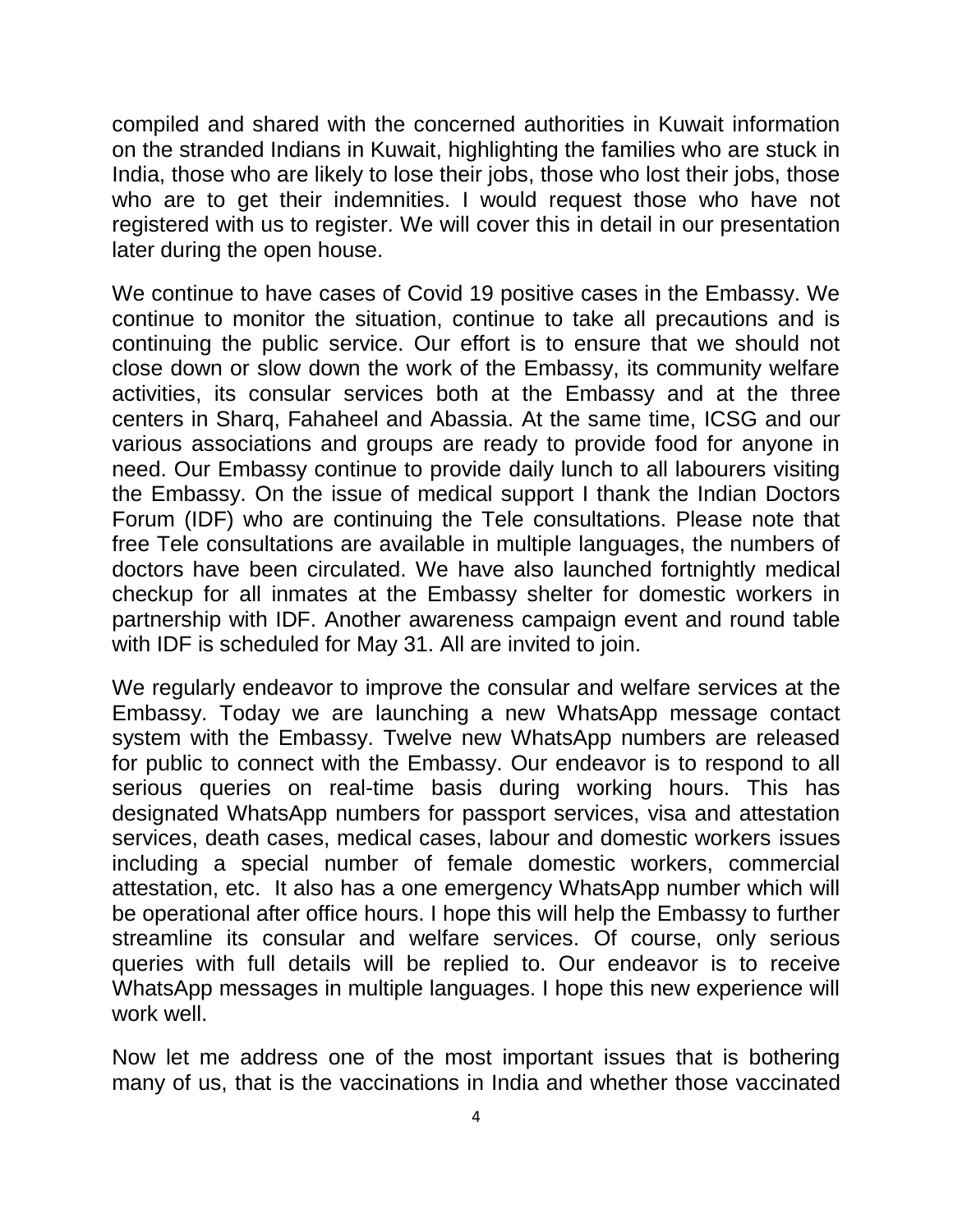in India can travel to Kuwait, what are the guidelines, parameters etc. I have received hundreds of queries from various associations, groups and individuals seeking clarifications from the Embassy and also requesting Embassy to take up the matter with the authorities in India and Kuwait. Many individuals were writing on behalf of thousands. This is a compilation of some of the mails that I received from many of you on this issue. Let me summarize it. There are so many questions raised: (1) whether vaccines taken in India is acceptable in Kuwait? (2) What would happen to someone who has taken a vaccine other than the one approved in Kuwait? (3) Whether the vaccination certificates issued in India is valid in Kuwait? (4) How do we get the vaccination certificates linked with passport? (5) Are we going to put a special vaccination stamp on passports? (6) Does the vaccination certificates need attestation by any authorities in India? (7) Can someone who have taken his first dose of vaccine can take the second dose in Kuwait? (8) Can those vaccinated be exempted from PCR test and quarantine?

There are so many more issues related to vaccination being raised by the community here and those stranded abroad. Let me tell you this. We are aware of all the issues involved and likely to come up when Kuwait decides to allow entry of foreigners. Each of the issues have been taken up with concerned authorities. We need to remember that many of these issues pertain to a large number of expatriates not only from India, but other countries as well. It is an issue where almost every country is currently working on the guidelines and protocol, depending on the evolving Covid situation. Issues such as the ability to verify the authenticity, validity and integrity of the certificates and whether it contains all relevant data etc. are all being addressed. The Embassy will continue to follow up each of these issues with the concerned authorities in India and Kuwait. This is an issue currently being addressed by the authorities. As and when we get more clarity and responses on the issue we will update you. We hope to shortly organize an online seminar to clarify the issues involved and also on use of various apps involved with the participation of experts including Kuwaiti lawyers and legal practitioners. In fact, we are scheduled to organize at least one seminar each month on legal and technical issues associated with the Indian expatriates in Kuwait, with participation of legal experts.

Before I conclude, let me mention about social media use here. It has been brought to my attention about some people getting into trouble due to their social media comments. In fact, I see more and more people take to social